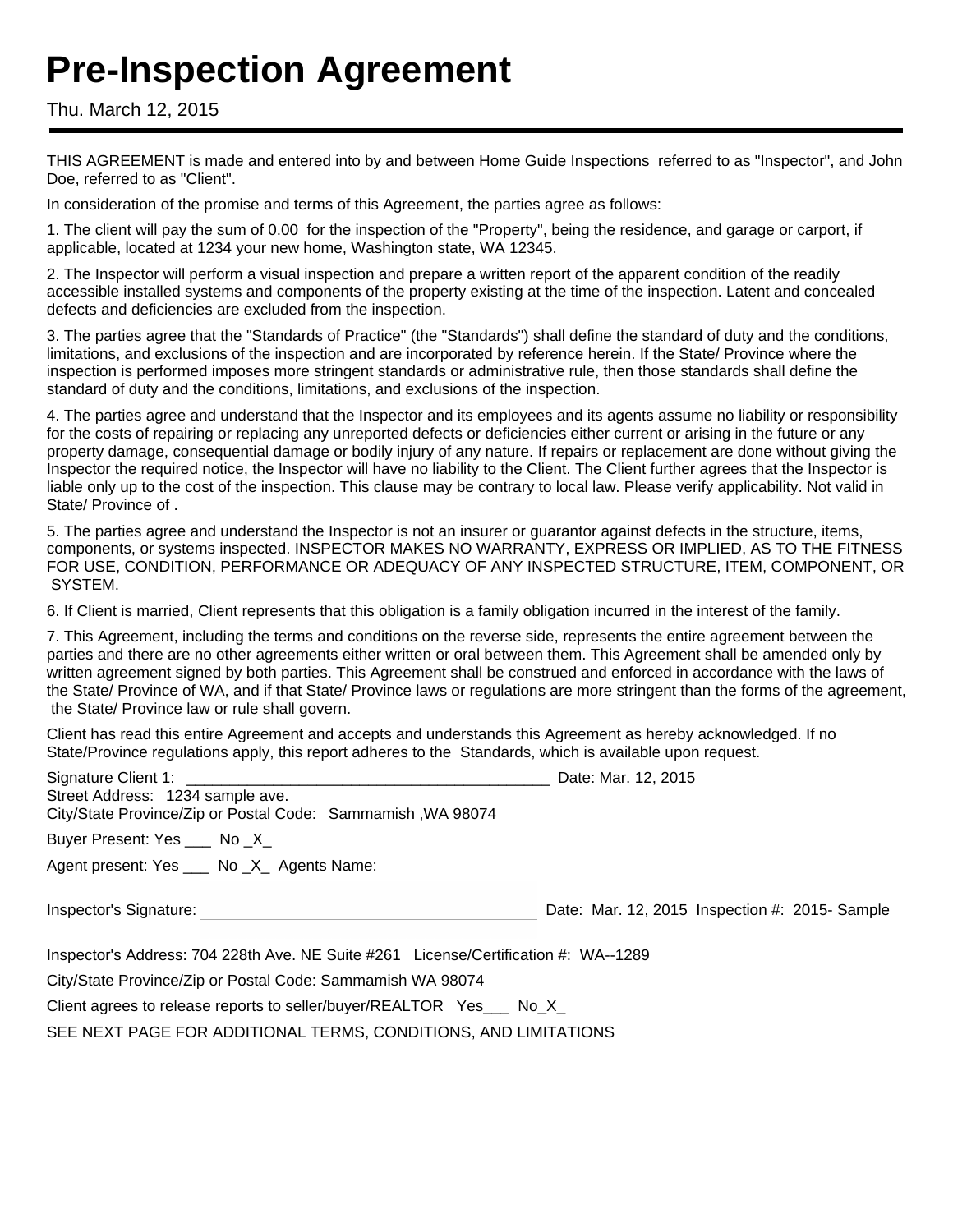# **Additional Terms, Conditions, and Limitations**

8. Systems, items, and conditions which are not within the scope of the building inspection include, but are not limited to: radon, formaldehyde, lead paint, asbestos, toxic or flammable materials, molds, fungi, other environmental hazards; pest infestation; security and fire protection systems; household appliances; humidifiers; paint, wallpaper and other treatments to windows, interior walls, ceilings, and floors; recreational equipment or facilities; pool/spa water purification systems (ozone generator/saltwater, etc.); underground storage tanks, energy efficiency measurements; motion or photo-electric sensor lighting; concealed or private secured systems; water wells; all overflow drains; heating systems accessories; solar heating systems; heat exchangers; sprinkling systems; water softener or purification systems; central vacuum systems; telephone, intercom or cable TV systems; antennae, lightning arrestors, load controllers; trees or plants; governing codes, ordinances, statutes, and covenants; and manufacturer specifications, recalls, and EIFS. Client understands that these systems, items, and conditions are excepted from this inspection. Any general comments about these systems, items, and conditions of the written report are informal only and DO NOT represent an inspection.

9. The Inspection and report are performed and prepared for the sole and exclusive use and possession of the Client. No other person or entity may rely on the report issued pursuant to this Agreement. In the event that any person, not a party to this Agreement, makes any claim against Inspector, its employees or agents, arising out of the services performed by Inspector under this Agreement, the Client agrees to indemnify, defend, and hold harmless Inspector from any and all damages, expenses, costs, and attorney fees arising from such a claim.

10. The Inspection will not include an appraisal of the value or a survey. The written report is not a compliance inspection or certification for past or present governmental codes or regulations of any kind.

11. In the event of a claim by the Client that an installed system or component of the premises which was inspected by the Inspector was not in the condition reported by the Inspector, the Client agrees to notify the Inspector at least 72 hours prior to repairing or replacing such system or component. The Client further agrees that the Inspector is liable only if there has been a complete failure to follow the standards adhered to in the report or State/Province law. Furthermore, any legal action must be brought within two (2) years from the date of the inspection, or will be deemed waived and forever barred.

12. This inspection does not determine whether the property is insurable.

13. Exclusions of systems normally inspected .

#### **DEFINITIONS**

1. Apparent Condition: Systems and components are rated as follows:

SATISFACTORY (Sat.) - Indicates the component is functionally consistent with its original purpose but may show signs of normal wear and tear and deterioration.

MARGINAL (Marg.) - Indicates the component will probably require repair or replacement anytime within five years.

POOR - Indicates the component will need repair or replacement now or in the very near future.

SIGNIFICANT ISSUES - A system or component that is considered significantly deficient, inoperable or is unsafe.

SAFETY HAZARD - Denotes a condition that is unsafe and in need of prompt attention.

2. Installed systems and components: structural components; exterior; interior; roofing; plumbing; electrical; heating; central air-conditioning (weather permitting); insulation and ventilation.

3. Readily accessible systems and components: only those systems and components where Inspector is not required to remove personal items, furniture, equipment, soil, snow, or other items which obstruct access or visibility.

4. Any component not listed as being deficient in some manner is assumed to be satisfactory.

Signature Client 1: **Example 2018** Signature Client 1: **Date: Mar. 12, 2015** 

### **See Addendum**